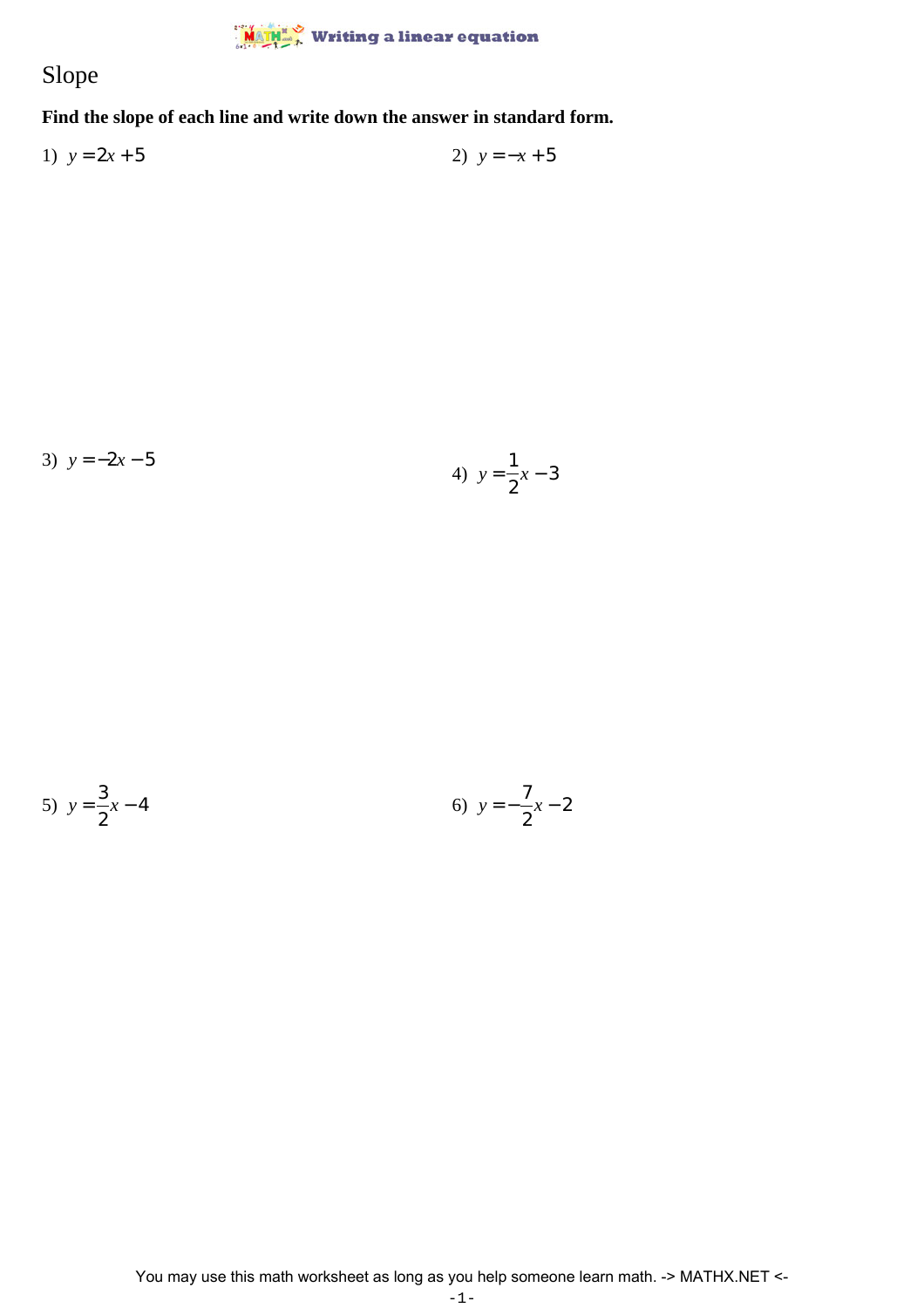7) 
$$
y = -\frac{3}{5}x - 2
$$
  
8)  $y = \frac{4}{3}x$ 

9) 
$$
y = -\frac{2}{3}x - 1
$$
  
10)  $y = -x + 2$ 

11)  $y = 2x + 3$ 

12) 
$$
y = \frac{1}{2}x + 2
$$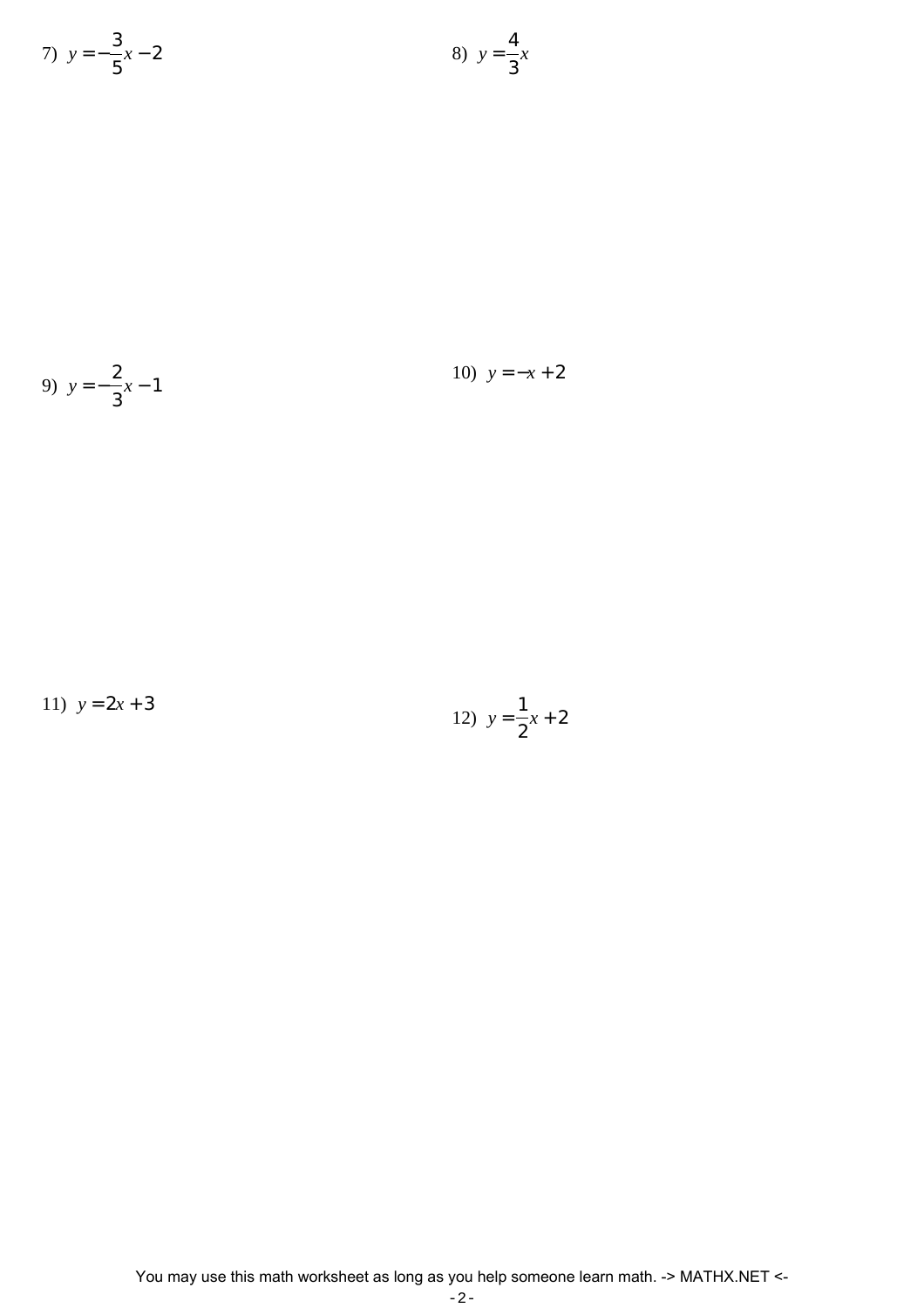13) 
$$
y = \frac{7}{4}x + 3
$$
  
14)  $y = -\frac{1}{3}x + 4$ 

15)  $y = 3x + 4$  16)  $y = 5x - 5$ 

16) 
$$
y = 5x - 5
$$

17) 
$$
y = \frac{1}{2}x - 4
$$

18) 
$$
y = -4x - 3
$$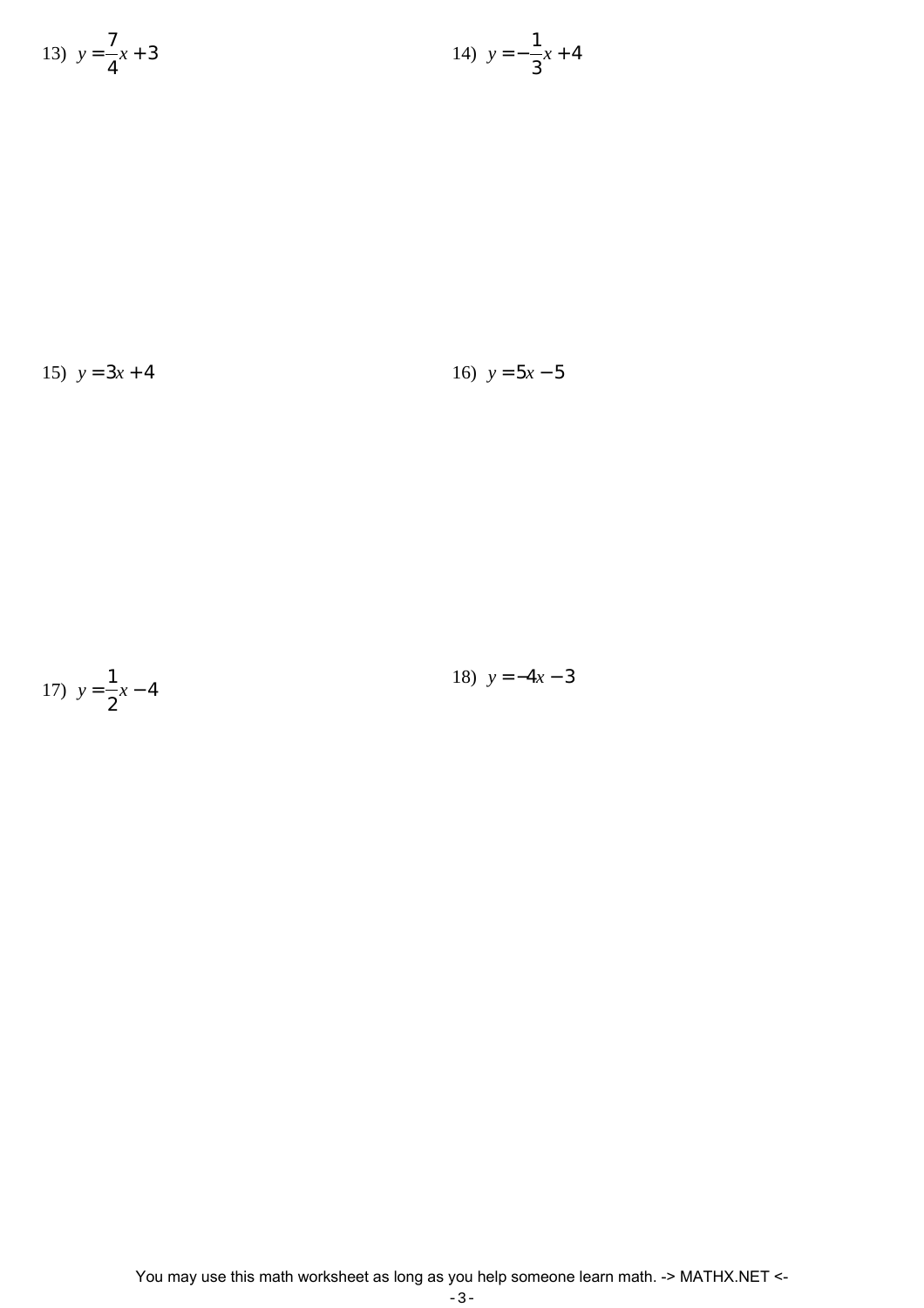19) 
$$
y = \frac{7}{5}x - 5
$$

20)  $y = -x - 3$ 

21) 
$$
x = 2
$$
  
22)  $y = -\frac{1}{3}x - 2$ 

23) 
$$
y = -\frac{2}{3}x
$$
 24)  $y = -\frac{1}{2}x - 1$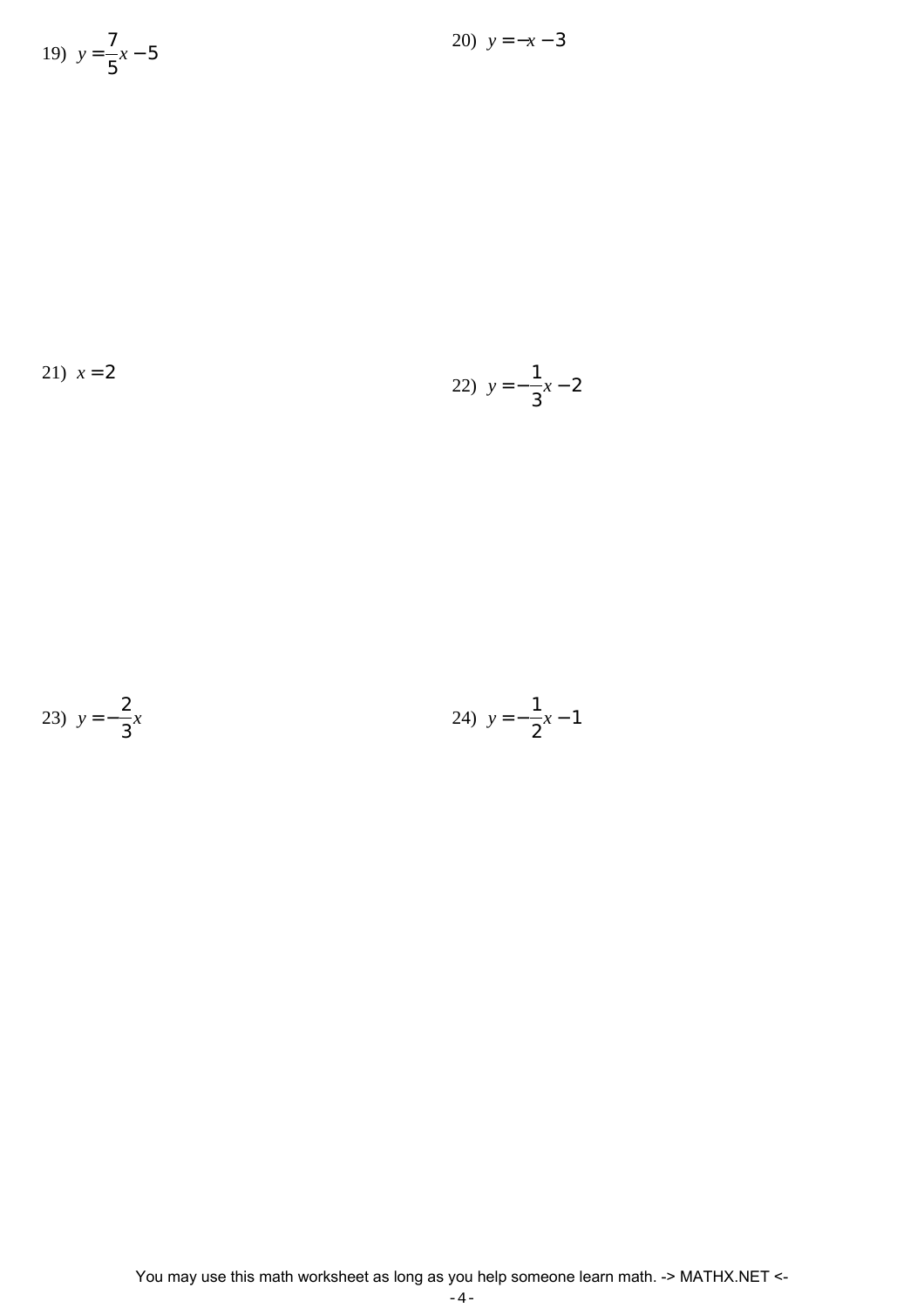27) 
$$
y = -\frac{1}{3}x + 3
$$
 28)  $y = 4$ 

29) 
$$
y = \frac{7}{4}x + 2
$$
  
30)  $y = -\frac{5}{4}x + 5$